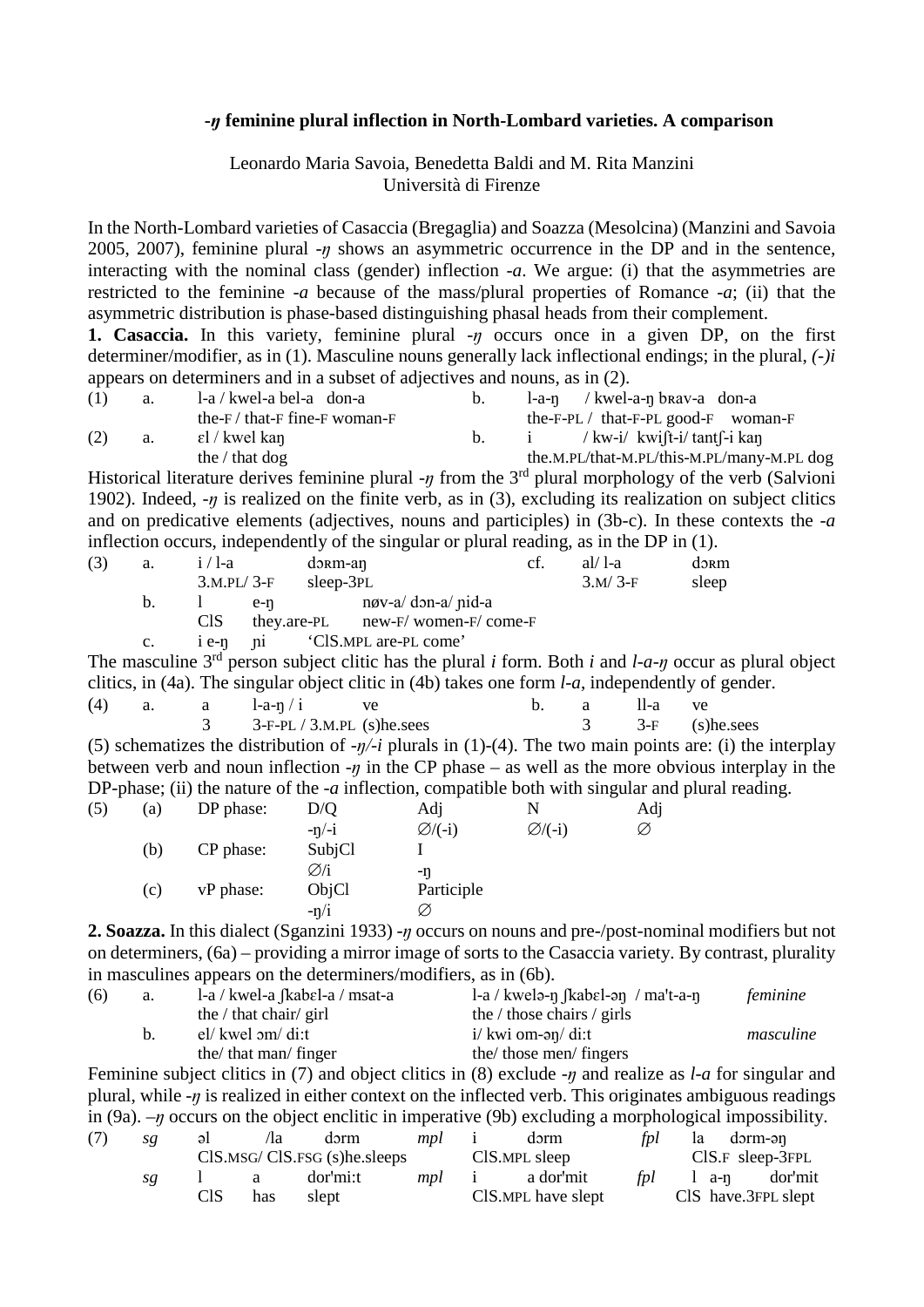| (8) | sg/mpl tu |            | $1 / \ln / i$            | ve:t | tpl       | tu              | la.          | ved- ən            |  |
|-----|-----------|------------|--------------------------|------|-----------|-----------------|--------------|--------------------|--|
|     |           | CIS        | him/her / they.m you.see |      |           | C <sub>IS</sub> |              | them.F you.see-FPL |  |
| (9) | a.        | 1a         | la l                     |      | tlam-ən   | $b_{1}$         | tfama-l-ən   |                    |  |
|     |           | she/they.F | her/them.F               |      | call-3FPL |                 | call them.F! |                    |  |

Summarising, feminine plural *-ŋ* excludes D elements, i.e. articles and 3P clitics, which present *l-a* in feminine singular and plural – both in the DP phase  $(10a)$  and in the CP/vP phases  $(10b)$ .

| (10) | (a) | DP phase:               | D/O               | Adi              |           | Adi        |
|------|-----|-------------------------|-------------------|------------------|-----------|------------|
|      |     |                         | $\varnothing$ /-i | $-n/(-i)$        | $-n/(-i)$ | -n         |
|      | (b) | $CP / VP$ phase: SubjCl |                   | ObjCl            |           | Participle |
|      |     |                         | $\varnothing$ /i  | $\varnothing$ /i | -n        | Ø          |

Nevins (2011) names 'omnivorous number' the phenomenon whereby agreement on the finite verb realizes plural indifferently of whether the subject or the object is targeted – based on the assumption that singular is not syntactically active. The microvariation in  $(5)/(10)$  shifts the issue to a more general one of phasal distribution of plurals. The latter has been so far explored only in connection with the distribution of –*s* plurals in the DP (Costa & Figueiredo 2002, Bonet & Mascarò 2012).

**3. Morphology.** The first problem is the nature of the asymmetry between the masculine and the feminine. Approaches originally developed for Ibero-Romance *-s* cannot explain the asymmetry (though it can of course express it). We suggest that the lexical content of *-a* is responsible for this asymmetry. Specifically *-a* (in some Romance languages) is compatible with a property [aggregate], yielding mass/plural readings (Chierchia 2010). Therefore, standard and Center-South Italian *-a* plurals (of weakly differentiated parts, Acquaviva 2008) are neither lexical plurals, nor a third gender (Loporcaro & Paciaroni 2011), but [aggregate] plurals; in these varieties *–a* satisfies the referential requirements of deictic and definiteness elements (Manzini & Savoia 2017, Savoia et al. forthcoming). In this perspective, *-ŋ* is the exponent of specialized plurality (cf. Div in Borer 1985) or, as we prefer to say, as the subset relation  $\lfloor \subset \rfloor$ . The resulting structures are as in (11). The interplay between inflection and clitics suggests that the verb inflection has the same nature as that of the noun, and introduces the same property, namely  $[\subset]$  for the  $-\eta$  morpheme. If nominal inflection has interpretive content, as we assume, then also verbal nominal inflection is in turn interpretable. (11)  $[[\text{kwel}_D] - a_{\text{AGGR}}] - \eta_{\text{cl}}$  cf. (1b)

**4. Syntax.** The syntactic problem is the distributions in (5) and (10). Within the DP phase, Casaccia inserts -*ŋ* only on the article, reflecting an independently known asymmetry in DP, whereby it is D (the phase head) that hosts a richer referential inflection. Soazza instead preserves *–ŋ* on the lexical elements (the complement of the phase head), generalizing -*a* on articles. The phase theory may predict the split between phasal heads and phasal complements, but not the coupling of each with richer or poorer morphology, at least within the DP phase. In the CP and vP phase, in Casaccia, both the finite verb and object clitics lexicalize the plural specifications by means of the exponent *-ŋ*. The presence of the morphology on I (by inheritance from C) in (5b) complies with the generalization that it is the phase head that hosts it. In the vP phase (5c), the presence of the morphology on the object clitic suggests that the object clitic rather than the participle is associated with the *v* phase head (cf. Roberts 2010). In Soazza, the plural *-n* is introduced on the inflected verb, in (12), and agrees with *la* which can lexicalize the external or the internal argument. *–ŋ* behaves like an enclitic adding to the personal inflection, as in the 1<sup>st</sup> sg where combines with the ending  $-i$ , as in *la tfam-i-ən* 'them.f I.call-1ps-fpl' i.e 'I call them'.